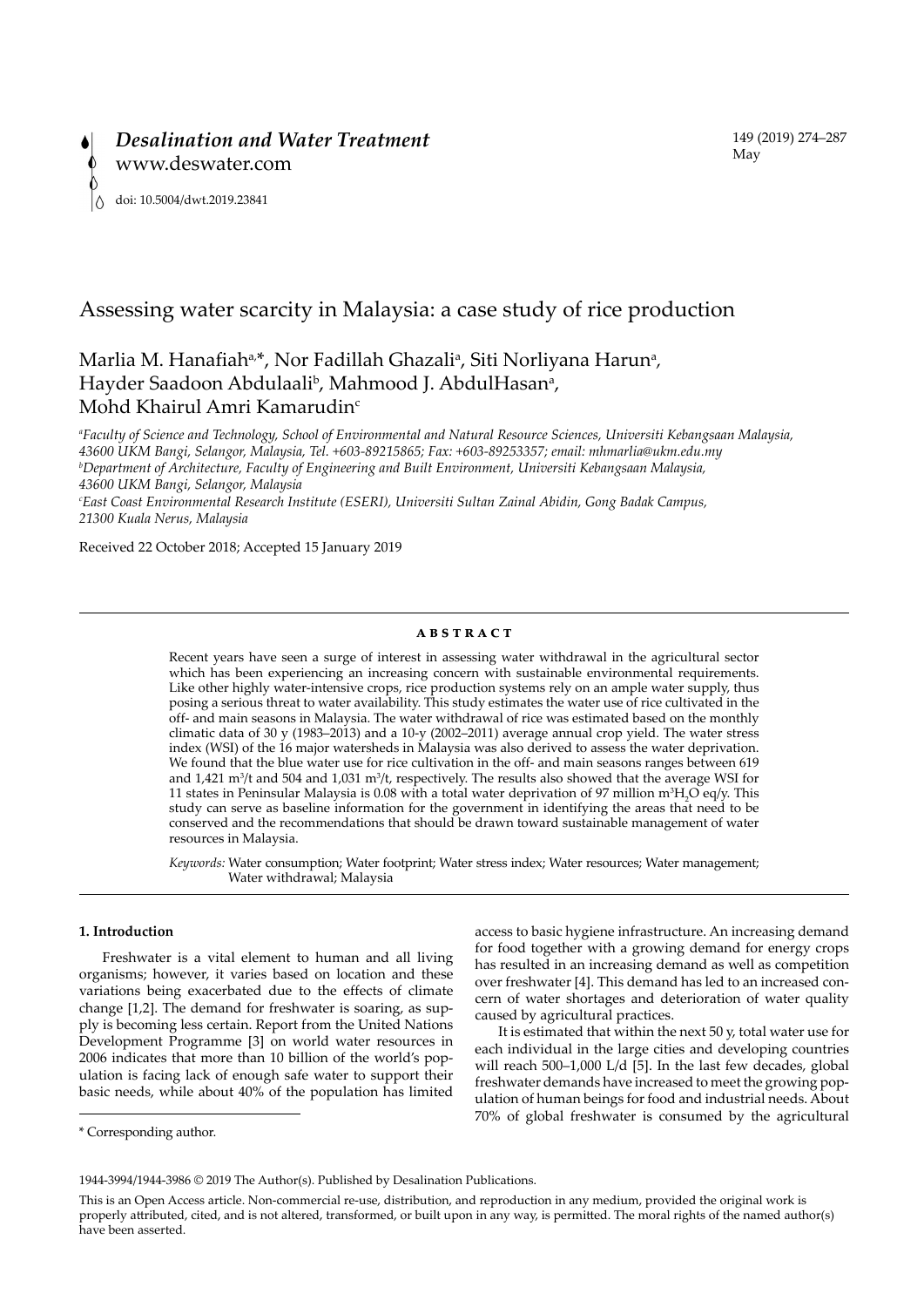sector [5,6]. However, irrigation for agriculture is one of the most water-consuming activities and a rapid development in agricultural sectors exacerbating water depletion around the world. In Malaysia, rice is one of the primary crops contributing to the economy as the agricultural sector is the second largest income for Malaysia after the manufacturing industry [7]. Rice is related to high water consumption, and to address this problem, water footprint has been introduced to assess total water withdrawal from various activities including agricultural sector [8]. It can also be used at different levels of consumer activity, i.e., for individuals, households, regions, states, nations, etc. The water footprint concept, first introduced by Hoekstra and Hung [9], is a temporary and spatial explicit indicator considering location and timing of the volumes of water used and polluted [8,10,11]. This implies that the water footprint analysis depends not only on the volume of water use but also on where and when the water is consumed (Hoekstra et al. 2011). Many studies have been carried out to assess the water footprint of crops [4,8–10,12– 20]. However, this methodological approach is still new and under development in Malaysia. No study has been done to assess the total amount of water consumed by crop commodities using a water footprint method.

Water management is important in order to sustain regional water resources [21]. For the past 20 y, there are many tools developed to quantitatively assess the productivity of water resources, water scarcity, water vulnerability, water sustainability, water poverty, water deprivation, or water stress [15,22–31]. The initial method developed by Falkenmark [32] serves as a remarkable foundation for water stress in terms of water consumption demands. Water stress index (WSI) is one of the methodologies used to evaluate the ratio of water withdrawal that deprives other water users in the same watershed area. WSI that has been developed by Pfister et al. [28] acts as a screening indicator or characterization factor (CF) for water withdrawal in Life Cycle Impact Assessment to measure potential environmental damages or human health damage caused by excessive water withdrawal. It covers three main protection areas such as human health, ecosystem quality, and natural resources. In this method, Pfister et al. [28] focused on the assessment of consumptive water use where blue virtual water withdrawal was used to generate the WSI. The principle of deriving WSI is based on the actual ratio of water withdrawal to hydrological availability (WTA). The WTA ratio can be used to assess the water deprivation of a watershed [15].

Therefore, the aim of the present study was to assess the water footprint of rice cultivation in Malaysia. Eleven rice cultivating areas in the Peninsular Malaysia were included in the assessment of water footprint. The derivation for WSI includes 16 main watersheds in Peninsular Malaysia, where these values were multiplied with the blue water withdrawal to assess the water deprivation from rice cultivation in Malaysia.

## **2. Materials and methods**

#### *2.1. Conceptual framework*

Peninsular Malaysia lies on the southern shores of Asian land with an area of 131,598 km<sup>2</sup>. Peninsular Malaysia

extends from latitude 01°20' north to latitude 06°40' north and from longitude 99°35' east to longitude 104°20' east [33]. It has a hot wet equatorial climate characterized by warm temperatures and a seasonal distribution of rainfall with a daily temperature range from 21°C to 32°C in the lowlands throughout the year and a cooler temperature for higher altitude places.

This paper consists of two phases with the first phase focusing on the assessment of water footprint for rice cultivation in the Peninsular Malaysia. The latter phase involves the development of new water stress indices for 16 selected watersheds in the Peninsular Malaysia. The applicability of the newly developed WSI was determined by assessing the water deprivation from rice cultivation. This has been done by multiplying the blue water footprint and the WSI. Fig. 1 shows the conceptual framework of assessing water scarcity in Malaysia using rice cultivation as a case study.

Data inventory formed the basis of this study consisting of foreground and background data collection. In this research, data were compiled from various secondary data sources such as books, publications, reports, and government agencies including the Department of Irrigation and Drainage, Malaysian Meteorological Department, Department of Agriculture for Peninsular Malaysia, and Department of Statistics. Data were also obtained from relevant agencies such as The Malaysian Agricultural Research and Development Institute and the National Water Services Commission. Meanwhile, foreground data were obtained through a series of site visits by communicating with data providers and developing questionnaires.

#### *2.2. Water footprint assessment*

The assessment of water footprint was based on the method described by Hoekstra et al. [11]. The blue water footprint is defined as the volume of surface and groundwater consumed during production processes that can be evaporated or incorporated into the product, whereas the green water footprint refers to the volume of rainwater consumed (evaporated or incorporated into the product). In the present study, the water footprint of rice cultivation was assessed for 11 rice-growing states located in the Peninsular Malaysia [34]. The assessment includes both planting seasons at the same areas, i.e., main and off-seasons were taken into account. Main season refers to the period of rice planting without depending on the irrigation system, mainly in August to February, whereas off-season is a period when rice planting is normally dependent on the irrigation system, between May to July.

Fig. 2 illustrates the input and output for rice cultivation by using the water footprint approach. The gray water footprint is defined as the volume of freshwater that is needed to assimilate the load of pollutants into the water body. It can be calculated as the volume of water that is required to maintain the quality of water according to agreed water quality standards. As the gray water is described as virtual water, it was excluded in the assessment of water footprint for growing rice in the present study.

The climatic data used for this study include temperature, humidity, sunshine, and wind speed. In accordance with the agrometeorological standards, CROPWAT 8.0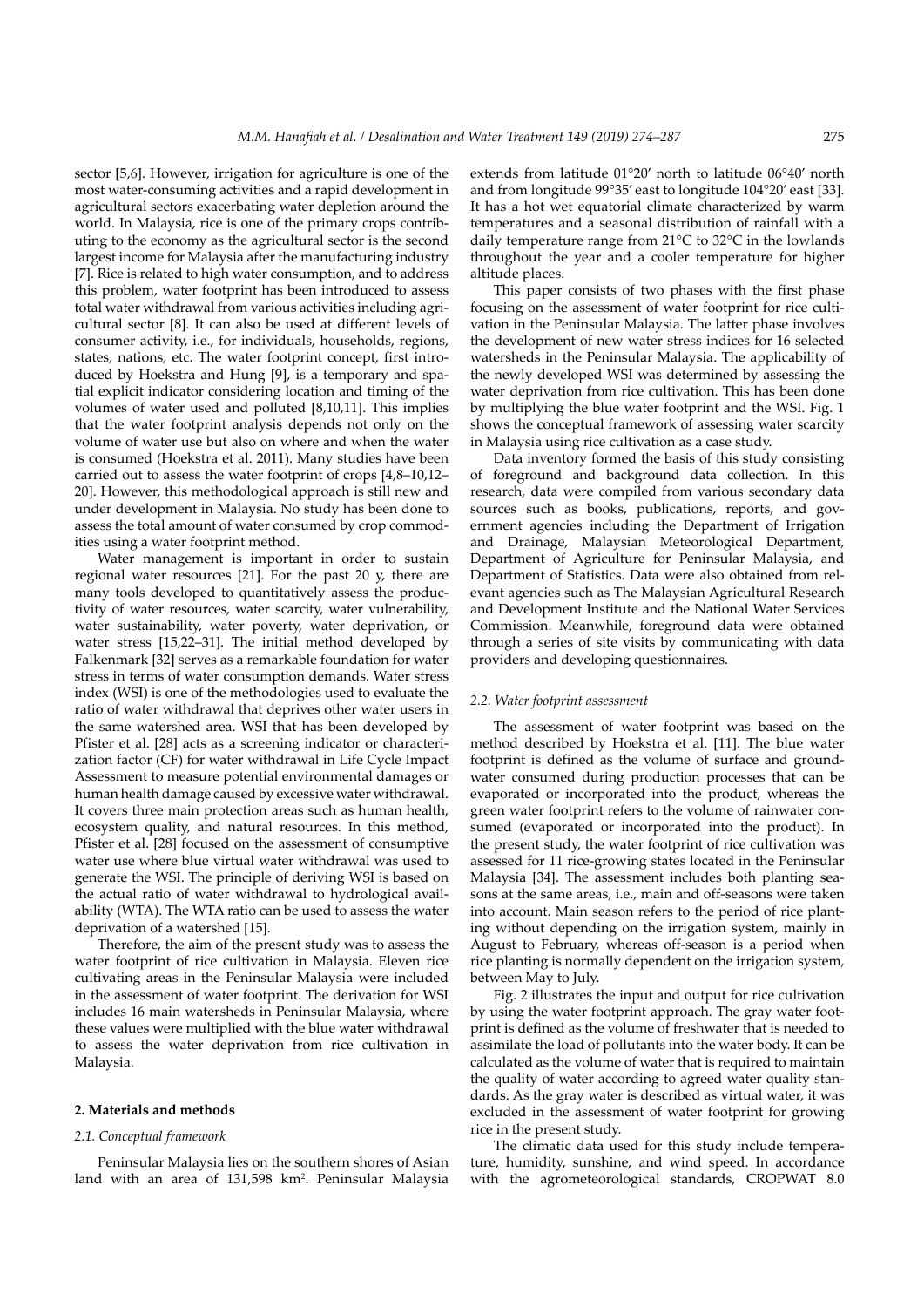

Fig. 1. Conceptual framework of the present study.



\* Grey water footprint was excluded from this study.

Fig. 2. The input and output for rice cultivation by using the water footprint approach.

refers temperature as a measurement of air temperature at 2 m above the ground with the temperature unit of degree Celsius (°C). In this system, minimum and maximum temperatures were used to calculate the crop water use (CWU). If the minimum or maximum temperature values are not available, the mean of temperature can be used as representative.

For humidity, the CROPWAT 8.0 classified the air humidity into two types: actual vapor pressure or relative humidity. Relative humidity is defined as the degree of saturation of air which means the proportion of the volume of water in the ambient air and the maximum quantity of water it could hold at the same temperature. Meanwhile, sunshine is described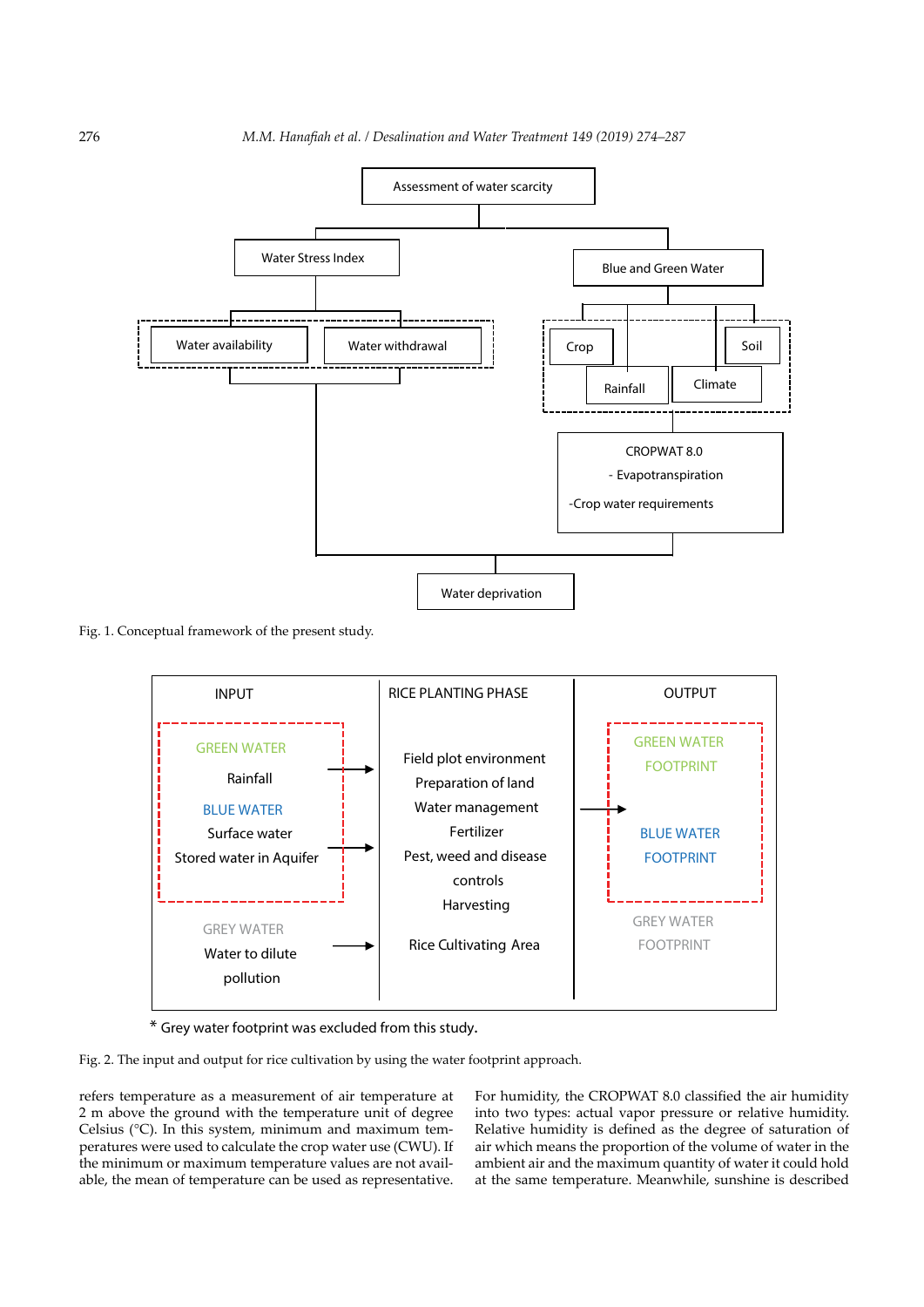as the length of daylight without clouds and shade from the high mountains. In this model, the data rely on the position of the sun without the clouds which shows significance to the latitude and day of the year. As for the wind speed, it varied with the height at the lowest level of the surface. To adjust these data, a logarithmic wind speed profile might be suitable to be used. Parameters and data requirement for the calculation of CWU are shown in Table 1.

CROPWAT 8.0 model, a tool for the calculation of crop water requirement (CWR) developed by the Land and Water Development Division of Food and Agriculture Organization and water footprint framework, was used as a basis for the calculation of water footprint for cultivating rice in Malaysia. CROPWAT 8.0 is a practical tool that was used to carry out standard calculations for evapotranspiration (ET) and CWU based on inputs of climatic and crop databases. CROPWAT 8.0 model is useful to the design and management of irrigation schemes and the standard calculations for reference crop ET  $(ET_0)$ , the CWRs, and irrigation requirements based on soil. In addition, the model allows the development of irrigation schedules for different management conditions and the calculation of scheme of water supply for varying crop pattern. CROPWAT 8.0 can also be used to evaluate irrigation practices by farmers and to estimate crop performance under both rainfed and irrigation conditions.

Soil is one of the components that is important in the CROPWAT 8.0 system. It illustrates the characteristics of the remaining water moisture and penetrating depth rate. Following parameters were included in the system:

- Gross available water (GAW): GAW illustrates the total volume of water availability to the crop. It relies on the structure and the texture of soil and also organic matter in soil itself and addressed as millimeter per meter of soil depth.
- High infiltration rate: High infiltration rate describes the infiltration of water depth that penetrates the soil in 24 h as a result of rain or irrigation intensity, slope class, and soil type. It is expressed as millimeter per day.

#### Table 1

Parameters and data requirement for the water footprint analysis

| Data       | Parameter                                                                                                                    |
|------------|------------------------------------------------------------------------------------------------------------------------------|
| Climate    | Monthly mean of maximum and minimum<br>temperature, °C                                                                       |
|            | Relative humidity, %                                                                                                         |
|            | Sunshine duration, h                                                                                                         |
|            | Wind speed, km/d                                                                                                             |
|            | Monthly rainfall, mm                                                                                                         |
| Crop       | Crop coefficient, $K_{\alpha}$<br>Maximum rooting depth, cm<br>Area planted, %                                               |
| Soil       | Initial soil moisture depletion, mm/m<br>Total available soil moisture content, mm/m<br>Maximum rain infiltration rate, mm/d |
| Irrigation | Irrigation scheduling criteria, mm/d                                                                                         |

- Maximum rooting depth: In most cases, the maximum rooting depth can be determined by the genetic characteristics of the plant. In some cases, the root depth was restricted by limiting layers.
- Initial depletion of soil moisture: The depletion of initial soil moisture represents the dryness of the soil in the beginning of the flourishing season.

In this study, the ET rate was determined using the Penman-Monteith method. A statistical analysis was also used to estimate the rainfall deficit for irrigation water requirements based on long-term rainfall records. This analysis was determined as part of the rainfall which effectively contributes to cover CWRs. Information on inventory database was compiled, and all data were used to model a water footprint of rice cultivation. Finally, a set of recommendations and suggestions were given.

The monthly average climatic data of 30 y (1983–2013) were obtained from the Malaysian Meteorological Department to calculate the ET and the  $ET_0$ . ET is the combination of two processes, where water is lost due to evaporation from soil and water surface as well as from transpiration process by plant. There are several factors affecting the evaporation rate, including weather parameters, crop characteristics, management, and environmental characteristics. In this study, the ET was determined using the Penman-Monteith method, calculated from the crop coefficient  $(K_c)$  and the ET<sub>0</sub> [Eq. (1)].  $ET_0$  is referred to the reference Penman-Monteith crop ET, expressed in unit of millimeter per day and defined as the rate of ET process with an extended surface of crop from 8 to 15 cm tall that is actively growing with sufficient water to growth and completely shading the ground [34]. Meanwhile, crop coefficient can be calculated based on the relationship between the  $ET_0$  value and the actual water withdrawal.

The crop module required data related to planting date, crop coefficient, rooting depth, critical depletion factor, and response of yield. Planting date is decided by the climatic conditions and also based on local agricultural systems. Meanwhile, the crop coefficient  $(K<sub>c</sub>)$  is affected by the crop type and to a trivial extent by soil evaporation and climate. In the CROPWAT 8.0, the system required  $(K_c)$  values for early stage, mid-season stage, and harvest stage. But for this study, the  $K_c$  values during the growth and late season phases were also added in the system, while rooting depth is defined as the capability of crop to gain benefit from the soil water reservoir. Two values are vital to estimate the rooting depth in which during the flourishing season and at the early stage of crop planting taken as 0.25 and 0.30 m. These values are important as it indicates the effectiveness of soil depth. CROPWAT 8.0 refers critical depletion fraction (*p*) as the level of critical soil moisture at which the initial drought stress can occur and might influence the crop ET and its production. The values are often varied between 0.4 and 0.6 and have been addressed as a fraction of GAW, and these values are also the outcome from the ET weight of the atmosphere.

$$
ET_{\text{crop}} = K_c \times ET_0 \left[ \text{mm/d} \right] \tag{1}
$$

In the water footprint study, water requirement can be defined as the quantity of water needed to normally growth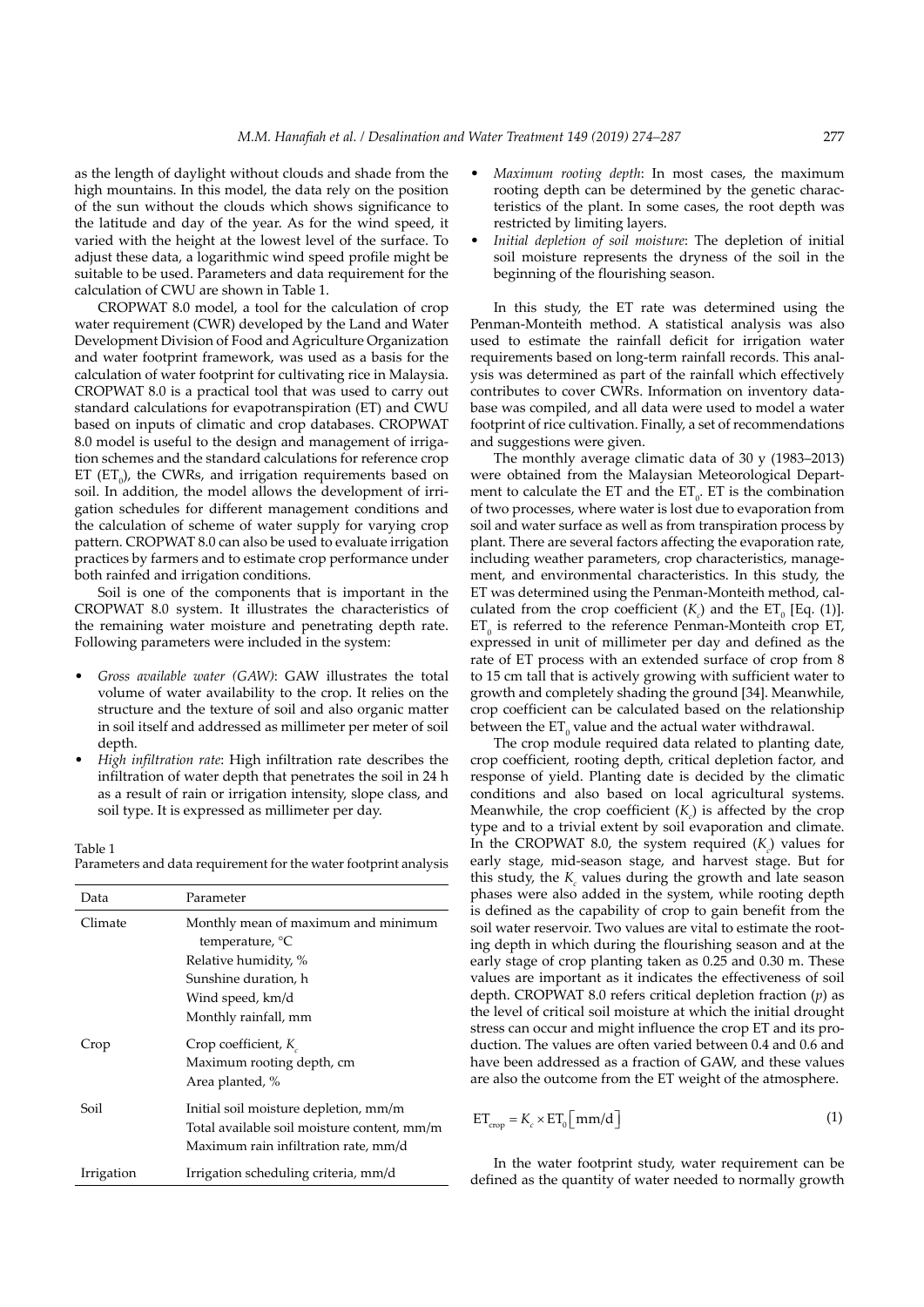the crop and can produce yield in a period of time, supplied by irrigation, by precipitation, or by both. As water used for metabolic activities of plant covers only 1% of quantity of water used, the ET is directly considered as consumptive use in the calculation. In general, it consists of the contribution from effective rainfall, irrigation requirement, and soil profile (from shallow water tables), where effective rainfall is referred to as part of rainfall which is effectively used by the crop after accounted rainfall losses from surface runoff and deep percolation occurred. Irrigation requirement is referred to as the quantity of water used to the land surface, supplementary to the water supplied by rainfall. Other parameters including crop, soil, and irrigation were obtained as well to calculate the CWU.

Based on a 10 y (2002–2011) average annual crop yields, the blue and green water footprints of rice cultivation were calculated by dividing a total volume of green and blue CWU (m3 /ha) by the yield of the crop production (*Y*, t/ha). Blue water footprint refers to the volume of surface and groundwater used for cultivating rice, calculated by

$$
WF_{\text{blue,rice}} = \frac{CWU_{\text{blue}}}{\gamma} \left[ \frac{m^3/ha}{\text{ton/ha}} \right]
$$
 (2)

Green water footprint is defined as the volume of rain water used for cultivating rice, calculated by

$$
WF_{\text{green,rice}} = \frac{CWU_{\text{green}}}{\gamma} \left[ \frac{m^3 / ha}{\text{ton/ha}} \right]
$$
 (3)

The total water footprint  $(m^3/t)$  was calculated by

$$
WF_{\text{total,rice}} = WF_{\text{green,rice}} + WF_{\text{blue,rice}} \tag{4}
$$

Blue and green CWU expressed in unit of  $m^3/ha$  was calculated by summation of daily ET (mm/d) over the complete rice-growing period. The factor 10 was used to convert water depths in millimetres into volumes of water per surface area ( $m^3/ha$ ). The total length (l gp) of growing period (days) was considered starting from the first day of planting to the harvesting day.

$$
CWU_{\text{blue,green,rice}} = 10 \times \sum_{d=1}^{\text{lgp}} ET_{\text{green,blue}}
$$
 (5)

### *2.3. Derivation of WSI*

Parameters involved in deriving WSI are shown in Table 2. Data for water availability were collected for 10 y starting from 2005 to 2014, whereas data for water withdrawal were obtained for 7 y starting from 2007 to 2014. There is a slight difference in the period of the time between water withdrawal and water availability due to the availability of data provided by the National Water Services Commission that are not available at the specific period of time. This issue has been taken into account in the derivation of the WSI.

Following the method of Pfister et al. [28], the WSI was derived based on the ratio of total annual freshwater WTA of

#### Table 2

Parameters required for deriving water stress index

| Data               | Input                                                                                                                        |
|--------------------|------------------------------------------------------------------------------------------------------------------------------|
| Water availability | Precipitation<br>Surface water<br>Stored water in aquifer                                                                    |
| Water withdrawal   | Industry sector<br>Domestic sector<br>Irrigated agricultural sector<br>Non-irrigated agricultural sector<br>Livestock sector |

selected watersheds [see Eq. (6)]. The WSI ranges from 0 to 1, and following life cycle assessment (LCA) approach, the WSI serves as a CF for a midpoint category and can be used to determine the impact of water deprivation at the endpoint level where areas of protection are preferred.

WSI = 
$$
\frac{1}{1 + e^{-6.4 \times WTA \times \left(\frac{1}{0.01} - 1\right)}}
$$
(6)

WTA*<sup>i</sup>* is the ratio between water withdrawal to water availability in watershed *i* and user groups *j* (industry, agriculture, livestock, and domestic). The ratio between annual freshwater availability (WA*<sup>i</sup>* ) and withdrawal for different user *j* (WU*ij*) for each watershed *i* was calculated by

$$
WTA_i = \sum_{j} \frac{WU_{i,j}}{WA_i}
$$
 (7)

Hydrological water availability is an annual average for 10 y based on data from the so-called climate normal period (1983–2013, 30 y). However, both annual and monthly variation of precipitation may affect the water stress levels during the specific period. Thus, Eqs. (8) and (9) were used to calculate the correction factor for adjusting for the effects of annual and monthly variations.

$$
WTA^* = \sqrt{VF \times WTA_i}
$$
 (8)

$$
VF = e^{\sqrt{\ln\left(s_{\text{month}}^*\right)^2 + \ln\left(s_{\text{year}}^*\right)^2}}
$$
\n(9)

where VF = variation factor derived from the standard deviation for the distribution of precipitation;  $(s_{\text{month}}^*)$  = standard deviation of monthly precipitation;  $(s_{\text{year}}^*)$  = standard deviation of annual precipitation.

The value of WSI ranges from 0 to 1, and the levels of water stress for a watershed are categorized into five classes as shown in Table 3.

#### *2.4. Evaluation of water deprivation*

In this study, the water deprivation was determined by multiplying the blue water footprint  $(WF_{\text{rice,blue},i})$  with the WSI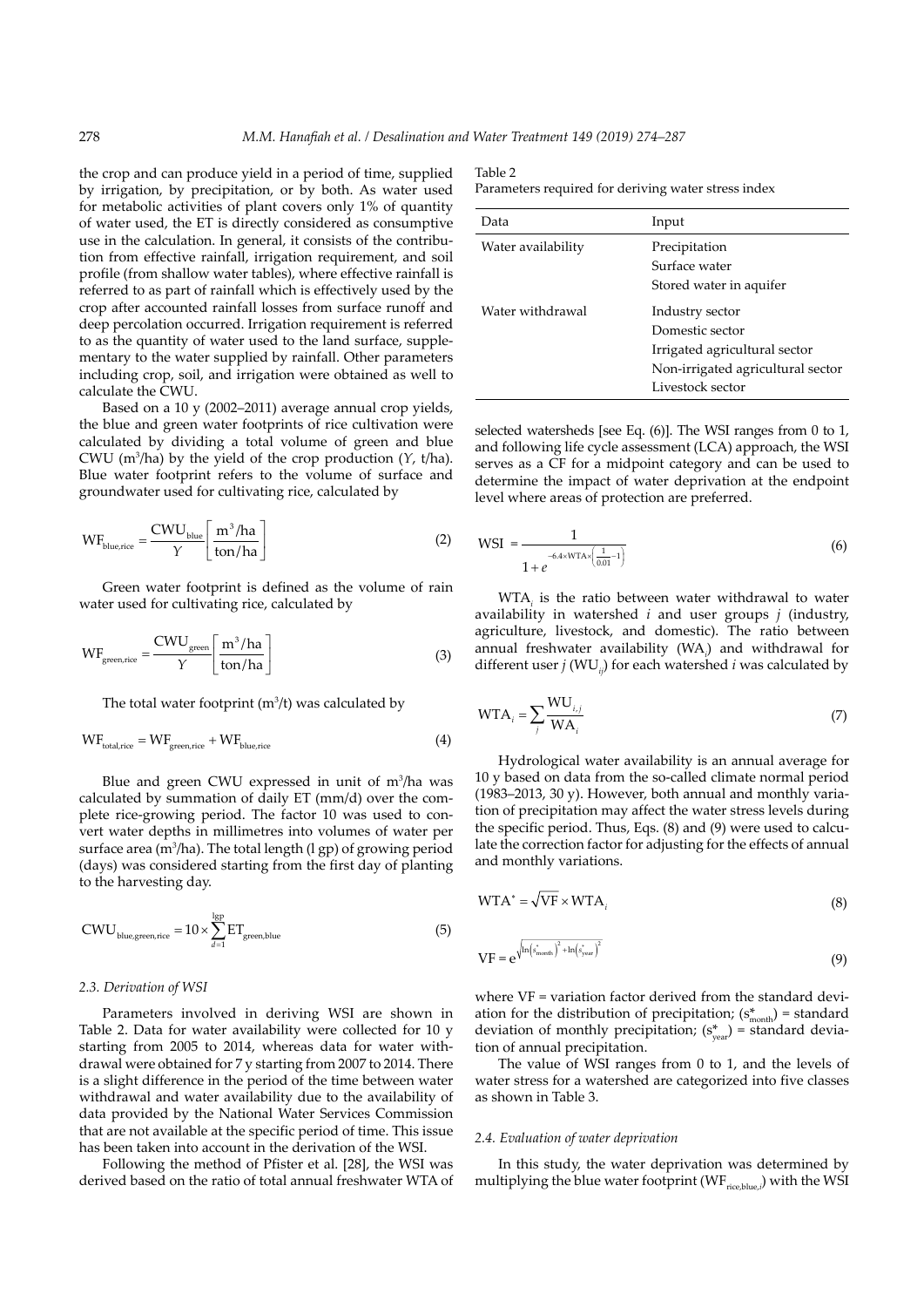Table 4

Table 3 Classification of water stress index proposed by Pfister et al. [28]

|                          |  | Water availability for 16 watersheds in Peninsular Malaysia, |  |  |
|--------------------------|--|--------------------------------------------------------------|--|--|
| classified by state [35] |  |                                                              |  |  |

| WSI           | Condition     |
|---------------|---------------|
| $>0.9 - 1.00$ | Extreme       |
| $0.51 - 0.89$ | Severe        |
| 0.5           | <b>Stress</b> |
| $0.1 - 0.49$  | Moderate      |
| < 0.1         | Low           |

of each watershed as shown in the Eq. (10). This value indicates the impact of water used for rice cultivation compared with other water users, e.g., ecosystems and the downstream human users [15]. The lower the water deprivation value, the lower the impact on water used. Water deprivation is expressed in cubic meter water equivalents (m ${}^{3}H_{2}O$ eq).

Water Deprivation<sub>rice,i</sub> = 
$$
WF_{\text{rice,blue},i} \times WSI_i
$$
 (10)

This WSI-weighted water volume consumed can provide useful information for policy makers and government about the levels of water stress in different regions or areas in Malaysia due to crop cultivation.

# **3. Results and discussion**

### *3.1. Water availability*

The new WSI for Malaysian watersheds was derived for the 16 main watersheds, representing 11 states located in the Peninsular Malaysia. Water availability for each watershed is shown in Table 4.

#### *3.2. Water withdrawal*

In this study, water withdrawal served as an important element in order to assess WSI of 16 selected watersheds located in Peninsular Malaysia. Data for domestic and non-domestic sectors of water withdrawal were obtained from the National Water Services Commission, Malaysia (SPAN), and relevant agencies from all states. For this study, the potable water demand represents the domestic sector of water withdrawal. This sector covers the activities of the household area, schools, and the industrial areas of the states. Meanwhile, the non-domestic sector has been categorized into three different activities which are irrigated paddy, non-paddy crops, and livestock activities.

As shown in Fig. 4, Kedah state is the major user of freshwater, followed by Selangor, Perak, Perlis, and Kelantan states. The major contribution for the highest total water withdrawal in Kedah State was due to the withdrawal of water to irrigate the paddy fields as the main activity in Kedah is agriculture, specifically rice production. Similar to Kedah, water withdrawal for Perak was also dominated by the agricultural sector, mainly rice production activity. According to the Department of Agriculture, Kedah is the main rice-producing state in Peninsular Malaysia, with planted area of 210,327 ha, followed by Perak, Kelantan, and Perlis, with the planted areas of 81,636, 56,280, and 52,085 ha,

| Watershed  | Length | Water availability          |                          |                              |  |  |
|------------|--------|-----------------------------|--------------------------|------------------------------|--|--|
|            | (km)   | Catchment<br>area (m $^2$ ) | Average<br>rainfall (mm) | Groundwater<br>storage (MLD) |  |  |
| Muda       | 196    | $4.2E + 09$                 | $2.9E + 04$              | 4.8E-01                      |  |  |
| Kedah      | ±100   | $3.0E + 09$                 | $2.8E + 04$              | 4.8E-01                      |  |  |
| Perlis     | 11.8   | $7.2E + 08$                 | $2.2E + 04$              | $5.6E + 00$                  |  |  |
| Juru       | 7.95   | $8.1E + 07$                 | $6.9E + 0.3$             | 4.8E-01                      |  |  |
| Pahang     | 449    | $2.9E + 10$                 | $1.3E + 0.5$             | 1.4E-03                      |  |  |
| Kuantan    | ±80    | $1.7E + 09$                 | $2.7E + 04$              | 1.4E-03                      |  |  |
| Melaka     | 44     | $6.8E + 08$                 | $1.4E + 04$              | 7.7E-01                      |  |  |
| Linggi     | 83.5   | $1.3E + 09$                 | $2.0E + 04$              | 7.2E-01                      |  |  |
| Bernam     | 216    | $2.8E + 09$                 | $4.8E + 04$              | $8.4E + 01$                  |  |  |
| Langat     | 180    | $2.8E + 09$                 | $5.4E + 04$              | $8.4E + 01$                  |  |  |
| Kerian     | 90     | $1.4E + 09$                 | $2.2E + 04$              | $3.7E + 00$                  |  |  |
| Johor      | 106.4  | $2.3E + 09$                 | $2.2E + 04$              | 7.8E-01                      |  |  |
| Muar       | 288    | $6.1E + 09$                 | $2.6E + 04$              | 7.8E-01                      |  |  |
| Kelantan   | 271    | $1.3E + 10$                 | $8.5E + 04$              | $1.8E + 02$                  |  |  |
| Setiu      | 84     | $8.8E + 0.8$                | $1.3E + 04$              | $1.1E + 00$                  |  |  |
| Terengganu | nil    | $4.6E + 09$                 | $5.9E + 04$              | $1.1E + 00$                  |  |  |

respectively. Table S1 in the Supporting Information provides the total water withdrawal per sector in the 11 states in Peninsular Malaysia.

In Selangor, the main water withdrawal was due to the potable water demand to support the domestic sector which covered the household area, industrial area, academic, and government buildings. In Kelantan, the non-paddy crop sector is the major water consumer for the state. Unlike Kedah and Perak, rubber is the main plantation for Kelantan State, covering131,475 ha while herbs and flowers are the least with 13.2 and 34 ha, respectively. Fig. 3 shows the maps of the proportion of domestic and non-domestic sectors of water withdrawal that have been classified by each state.

#### *3.3. Water footprint*

The irrigation requirements, yields, cropping pattern, and the environmental impact from water use for rice cultivation can vary greatly from state to state. The water footprint for cultivating rice was estimated for main and off-seasons (Fig. 4). The results of this study show that the total water footprints for cultivating rice for both main and off-seasons range between 1,600 and 2,800 m<sup>3</sup>/t and 1,600 and 3,300 m<sup>3</sup>/t, respectively. Fig. 4 shows that the green water footprint in the main season ranges between  $1,043$  and  $1,860$  m<sup>3</sup>/t, whereas the blue water footprint ranges between 504 and  $1,031 \text{ m}^3$ /t. We found that the green and blue water footprints in off range are between 913 and  $1,883$  m<sup>3</sup>/t and 619 and  $1,421$  m<sup>3</sup>/t, respectively. Table S2 in the Supporting Information provides detailed results of water footprint for the 11 states included in the present study. The variation in the CWRs and water footprints for both seasons across different states depends mostly on the amount of precipitation received and the crop yield.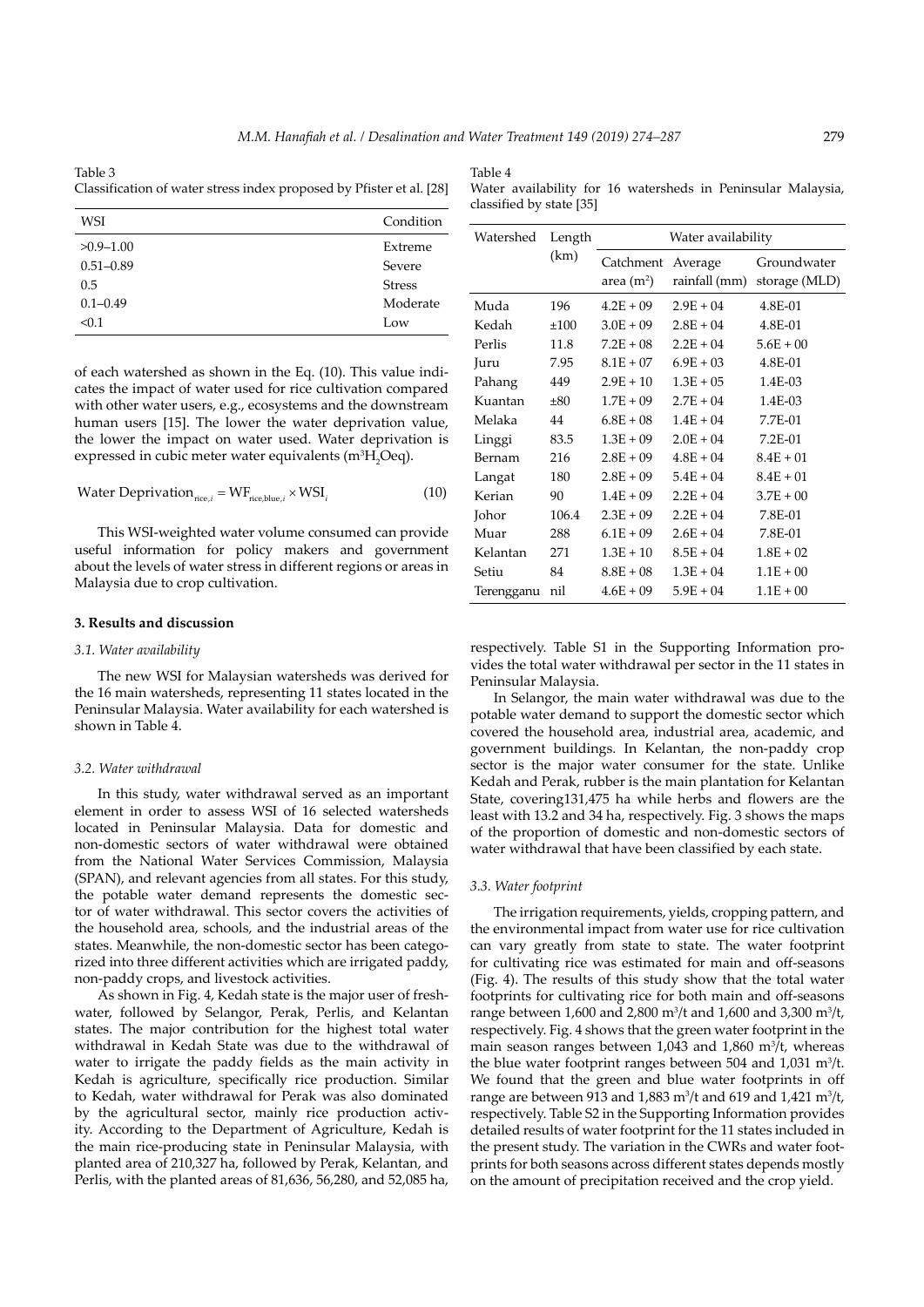

Fig. 3. Water withdrawal of each sector: (a) irrigated paddy, (b) non-paddy crops, (c) livestocks, and (d) portable water demand.

At the state level, the largest total water footprint for cultivating rice during main season was recorded for Pahang with  $2,737$  m<sup>3</sup>/t, while Melaka has the largest total water footprint during off-season with  $3,303$  m<sup>3</sup>/t. The results of the present study showed that the green water footprints for the 11 states in Peninsular Malaysia for both main and off-seasons are a factor of 2 and 1.4 higher than the blue water footprint of rice cultivation. This implies that annual rainfall rate in Malaysia can satisfy the water requirement for rice cultivation and that the irrigation requirement is only needed during the dry season. Malaysian topography and climatic condition ensure that the water availability is sufficient and satisfied the need for crop cultivation, especially rice cultivation. Effective rainfall and yield are two main factors that

vary the irrigation water demand. In this study, the amount of blue water footprint is essential as the blue water withdrawal was used to evaluate water deprivation potential of rice cultivation in Peninsular Malaysia.

We found that the average water footprint of cultivating rice differs significantly across production areas. Crops with a high harvested yield have a smaller water footprint per tonne compared with crops with a low harvested yield, implying that the higher the yield, the lower the value of the water footprint. Although this study showed that the average water footprint for rice cultivation in Malaysia may be larger for states with lower yield, however, the results of water footprint may turn out differently for certain areas due to climate variations. Another aspect that is crucial in the water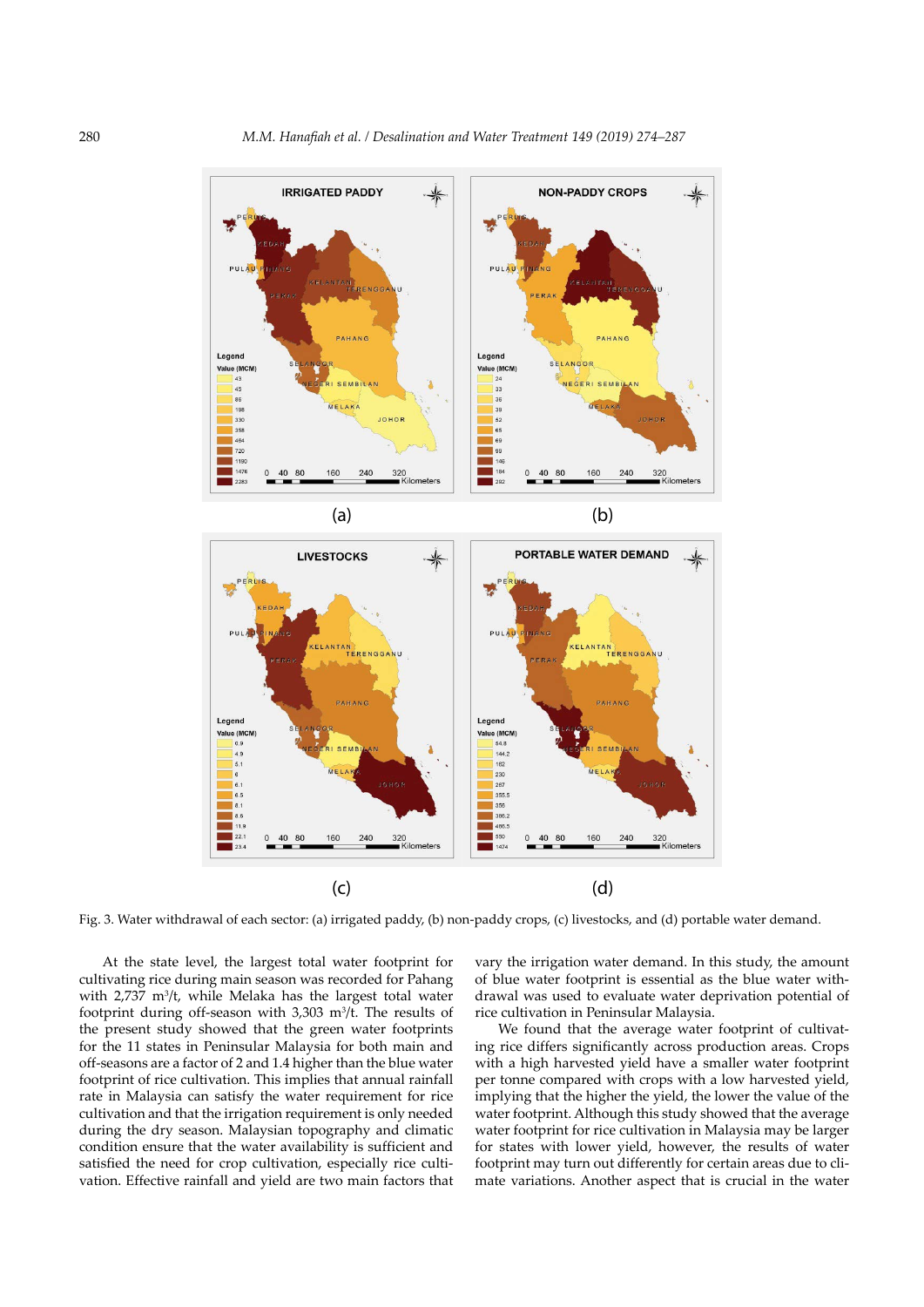

*M.M. Hanafiah et al. / Desalination and Water Treatment 149 (2019) 274–287* 281

Fig. 4. Water footprint of rice production during main and off-seasons in Peninsular Malaysia (2005–2013).

footprint assessment is the interference by the farming practice on the field such as poor drainage system, conventional or organic farming approaches, etc.

## *3.4. Water stress index*

Fig. 5 shows the WSI for 16 watersheds classified by state located in Peninsular Malaysia. The result of this study shows that Juru watershed in Penang State has an extreme water stress at 0.999 while the other 15 watersheds range below 0.100 indicating low level of water stress. In the present study, the average WSI obtained based on area-based weighting of 16 watersheds in Peninsular Malaysia is 0.08, whereas the average WSI for Malaysia derived by Pfister et al. [28] was 0.0434.

Low level of WSI was obtained for all watersheds, with an exception for Juru watershed that has the highest value of WSI. WSI for Juru watershed was found at 0.999 implying an extreme condition of water availability at Juru watershed. Since the derivation of WSI was obtained based on the ratio between total water withdrawal and water availability, lower water availability recorded for the area resulted in high value of WSI. The major contribution of water withdrawal in Juru watershed is due to vast activities in the industrial, domestic, and agricultural sectors. With an area of  $1,046.3 \text{ km}^2$ , Penang is a small state compared with the other states in Peninsular Malaysia. Most of the agricultural and livestock activities are operated on the mainland area which is in Seberang Perai. Meanwhile, the Georgetown area comprises mainly the industrial and tourism activities. According to the Department of Agriculture [34], the rice production in Penang has been increasing every year since 2004. In 2013, the average yield of paddy produced in Penang was



Fig. 5. Water stress index of Peninsular Malaysia.

5,677 kg/ha, and the production of rice for all seasons (main and off-season) was 94,333 metric tonnes. Compared with Kedah, Penang rice production can be categorized as good and efficient due to its capability to produce rice up to an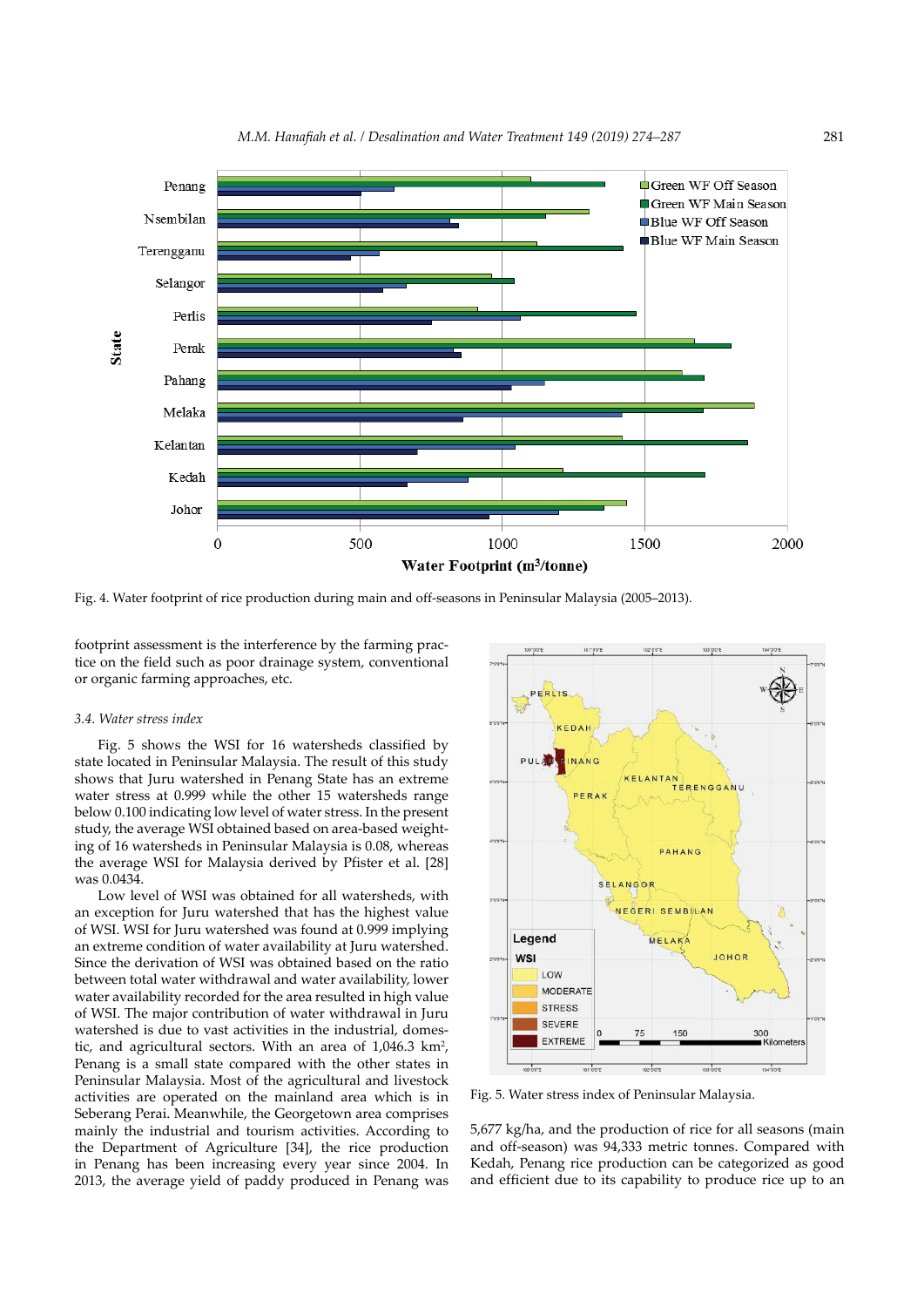average yield of 6,000 kg/ha. Unlike Penang and Selangor, other states can produce rice with an average yield of only 2,000–5,000 kg/ha.

Meanwhile, the other 15 watersheds in this study range below 0.100, indicating a low level of water stress. This is due to the fact that the highest rainfall rate and largest catchment area was recorded for Pahang watershed. Furthermore, the highest groundwater storage for Kelantan watershed compared with other watersheds also contributes to the lower water stress in this area. The results from the analysis show that the water withdrawal from domestic and non-domestic sectors in the watershed areas did not surpass the availability of water in those areas. Thus, the potential for water deprivation in those particular watershed areas was low.

# *3.5. Water deprivation*

Based on the total production areas in 2013, the total water deprivation of rice cultivation in 11 states is 97 million m3 H2 Oeq/y (Table 5). This value is considered low compared with water deprivation due to the rice cultivation in Thailand presented by Gheewala et al. [15]. The water deprivation obtained for Thailand is 1,862 million  $m^3H_2Oeq/y$ . This is due to the fact that Malaysia produces much less rice than Thailand. Total rice production in Malaysia was 1.5 million metric tonnes in year 2013, whereas Thailand produced 37 million metric tonnes of milled rice in the same year. This result indicates the lower impact on water consumed due to the lesser water competition with other users (downstream human users and ecosystems).

In this study, Penang has the highest water deprivation with 71 million  $m^3H_2Oeq/y$ , while the other states have a low water deprivation range between 100,628 and 9.5 million m3 H2 Oeq/y. Penang has the highest water deprivation due to the extreme level of water stress in Juru watershed as well as the highest amount of water withdrawal to irrigate rice field. Compared with other states, lower WSI and lower amount of water withdrawal used in rice sector induce a lower amount of water deprivation potential.

#### *3.6. Comparison with previous studies*

For the past few years, several studies have been conducted on water footprint of rice cultivation for many regions (Table 6). Global estimation of the consumptive water use for several crops was first carried out by Hoekstra and Hung [9]. Starting from there, numerous studies have been carried out on a worldwide scale. According to Chapagain and Hoekstra (2004), total volume of global water used for crop production is 6,390 Gm3 /y and rice accounted for about 21% of the total volume of freshwater withdrawal which is the largest share in the total volume of water used for global crop production. Following the study, Chapagain and Hoekstra [8] carried out an assessment on the freshwater withdrawal for 13 major rice-producing countries where detailed information on rainfall and irrigation were included in the assessment. On average, water footprint for rice was recorded at  $1,325 \text{ m}^3/\text{t}$ comprising 48% green water footprint, 44% blue water footprint, and 8% gray water footprint. These values correspond to the global rice water footprint conducted by Chapagain and Hoekstra [36] with 1,391 Gm3 /y. Meanwhile, the study by Mekonnen and Hoekstra [17] also included the same elements of water footprint, where green, blue, and gray water footprints of rice were calculated with a high spatial resolution. In this study, the water footprint of rice was found to be  $1.673 \text{ m}^3$ /t, almost a similar value recorded for the average water footprint for crops  $(1,644 \text{ m}^3/t)$ .

Bulsink et al. [13] calculated water footprint for Indonesian rice and found that the total water footprint was  $3,473$  m<sup>3</sup>/t. Following this, Yoo et al. [20] calculated water footprint of Korean rice, and the total water footprint was obtained at 844.5 m3 /t. Due to the climatic differential data, the results for Korea were nearly half from the study done by Chapagain and Hoekstra [8]. The water footprint for rice cultivation in Nepal and India was conducted by Shrestha et al. [18] with a total water footprint of  $3,483$  m<sup>3</sup>/t.

Most of the previous studies focused on assessing the blue and green water footprints. Gray water footprint has been left out from most studies due to its different focus on the aspect of water quality, instead of the aspect of quantity that is commonly asssessed based on the total water withrawal. Gheewala et al. [15], Wang et al. [19], and Marano and Filippi [16] have quantified the water footprint of rice cultivation for the green and blue water footprints with an exclusion of gray water footprint as their studies focused more onto water balance rather than water footprint. The present study only focused on the green and blue water footprints in order to quantify potential water deprivation in Malaysia.

Compared with other countries, water footprint for rice cultivation in Peninsular Malaysia is slightly lower than the total water footprint obtained in Indonesia  $(2,305 \text{ m}^3/t)$ . In Thailand, the water footprint for rice cultivation was estimated for two different seasons, namely, main season and off-season. The recorded water footprint during the wet season (main season) is higher than the water footprint during the dry season (off-season). In the present study, the water footprint for rice cultivation was also conducted for two different seasons. However, we found that the results for Malaysian water footprint are not similar to Thailand. This must be due to the fact that Malaysian rice cultivation used more water for irrigation during off-season to cope with the dry season while high yield in Thailand is the main contributing factor of higher water withdrawal during wet season.

As expected, the green water footprint of rice cultivation in Indonesia and Malaysia is higher during wet season, and the blue water footprint of rice during dry season was slightly high compared with the blue water footprint in wet season. As both regions happen to lie on the same equator lines, both countries are expected to get a similar pattern of precipitation. The only difference that arose between the two regions is due to the productivity of rice production and the irrigation system. Malaysia received sufficient water to supply the rice system even in the dry season; however, there is a need of blue water requirement during a dry season to support the irrigation and water supply.

#### **4. Challenges and future perspectives**

Meeting the growing demands for water, energy, and food becomes more challenging and complex with the combined effect of climate change, particularly in the developing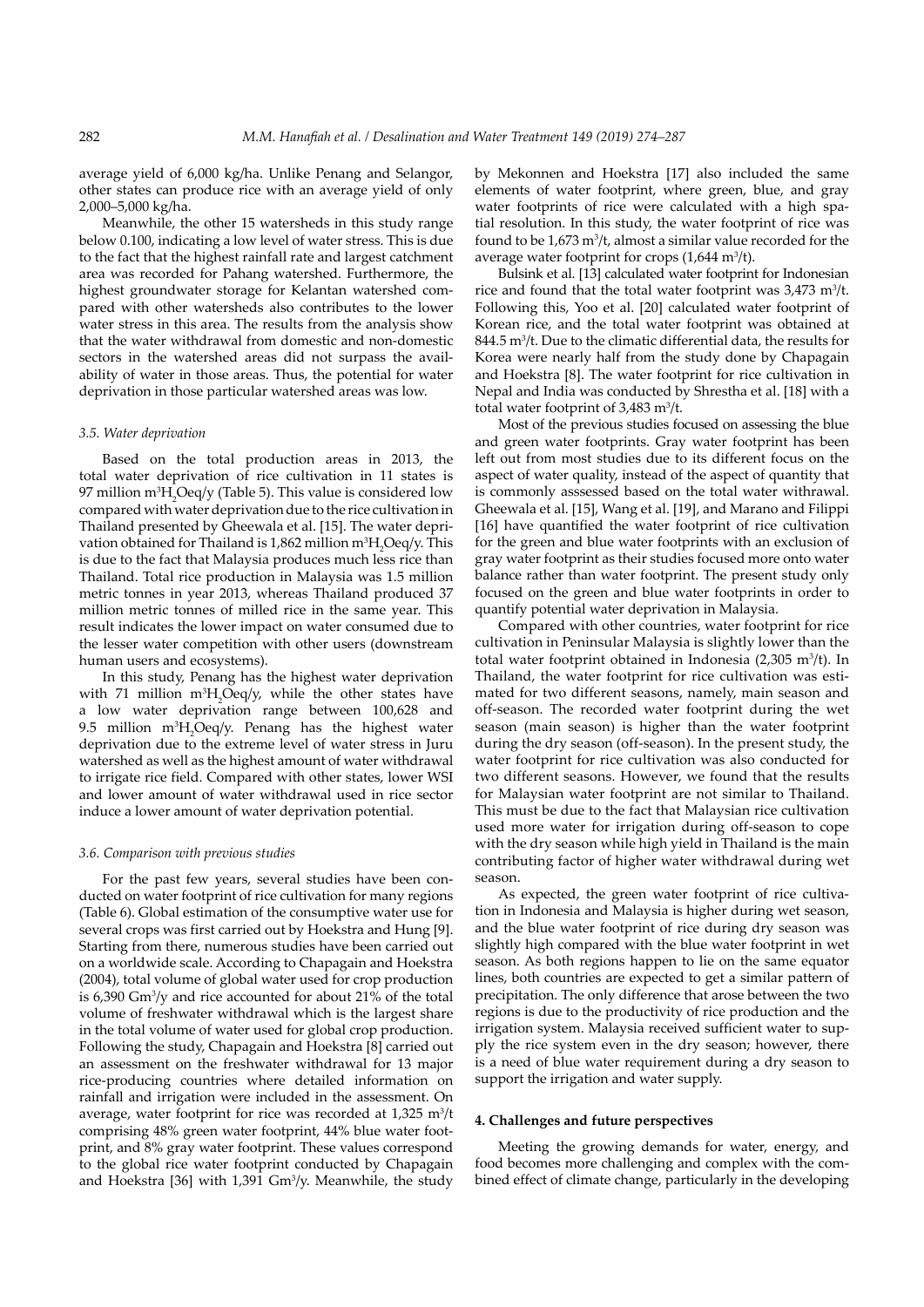# Table 5 Blue water withdrawal and water deprivation for both seasons

| State             | Blue Water Withdrawal Rice $(m^3)$ |            | <b>WSI</b> | Water Deprivation $(m^3H_0Oeq/year)$ |              |  |
|-------------------|------------------------------------|------------|------------|--------------------------------------|--------------|--|
|                   | Main Season                        | Off Season |            | Main season                          | Off Season   |  |
| <b>Johor</b>      | 3,542.67                           | 3.709.00   | 0.011      | 5.88E+04                             | 5.79E+04     |  |
| Kedah             | 2.531.67                           | 3,810.56   | 0.014      | $3.74E + 06$                         | $5.73E + 06$ |  |
| Kelantan          | 2,500.00                           | 3,750.33   | 0.010      | $1.06E + 06$                         | $6.04E + 05$ |  |
| Melaka            | 2.956.44                           | 3,804.11   | 0.068      | $2.88E + 05$                         | $3.54E + 05$ |  |
| Pahang            | 3,371.00                           | 3,626.00   | 0.010      | $2.06E + 05$                         | $1.64E + 05$ |  |
| Perak             | 3,011.67                           | 2,926.56   | 0.033      | $4.03E + 06$                         | $3.88E + 06$ |  |
| Perlis            | 2.945.44                           | 4,664.56   | 0.013      | $9.85E + 05$                         | 1.56E+06     |  |
| Selangor          | 3,111.11                           | 3,460.00   | 0.018      | $1.05E + 06$                         | $1.17E + 06$ |  |
| Terengganu        | 2,292.33                           | 2,871.89   | 0.018      | $4.77E + 0.5$                        | $4.15E + 05$ |  |
| <b>N</b> sembilan | 3,744.00                           | 3.285.00   | 0.014      | $5.71E + 04$                         | $4.36E + 04$ |  |
| Penang            | 2,495.56                           | 3,080.56   | 0.999      | 3.19E+07                             | 3.94E+07     |  |

# Table 6

Previous studies on water footprint of rice

| Region/area                                       | Period    | Water footprint (m <sup>3</sup> /t) |       |                          | Author |                            |
|---------------------------------------------------|-----------|-------------------------------------|-------|--------------------------|--------|----------------------------|
|                                                   |           | Green                               | Blue  | Gray                     | Total  |                            |
| Global                                            | 2000-2004 | 636                                 | 583   | 106                      | 1,325  | Chapagain and Hoekstra [8] |
| *average scale (33 countries main rice producers) |           |                                     |       |                          |        |                            |
| Global                                            | 1995-2005 | 1,154                               | 335   | 184                      | 1,673  | Mekonnen and Hoekstra [17] |
| Indonesia                                         | 2000-2004 | 2,535                               | 729   | 208                      | 3,473  | Bulsink et al. [13]        |
| Central Asian                                     | 1992-2007 |                                     |       |                          |        | Aldaya et al. [12]         |
| Kazakhstan                                        |           | 205                                 | 2,430 | -                        | 2,635  |                            |
| Uzbekistan                                        |           | 225                                 | 4,015 | $\overline{\phantom{0}}$ | 4,240  |                            |
| Turkmenistan                                      |           | 237                                 | 6,777 |                          | 7,014  |                            |
| Tajikistan                                        |           | 291                                 | 3,741 | $\qquad \qquad -$        | 4,032  |                            |
| Kyrgyzstan                                        |           | 693                                 | 2,805 | $\qquad \qquad -$        | 3,498  |                            |
| South Korea                                       | 2004-2009 | 296                                 | 498   | 51                       | 844.5  | Yoo et al. [20]            |
| Nepal, India                                      | 1994-2008 | 1,881                               | 1,254 | 383                      | 3,483  | Shrestha et al. [18]       |
| Haryana, India                                    |           |                                     |       |                          |        | Chakrabarti et al. [14]    |
| <i>*Transplanted rice (TR)</i>                    |           | 364                                 | 439   | 268                      | 1,071  |                            |
| *Direct seeded rice (DSR)                         |           | 505.5                               | 257.5 | 190.8                    | 953.8  |                            |
| Thailand                                          | 2009-2011 |                                     |       |                          |        | Gheewala et al. [15]       |
| *Major rice                                       |           | 1,647                               | 520   | $\qquad \qquad -$        | 2,167  |                            |
| *Second rice                                      |           | 340                                 | 1,139 | $\qquad \qquad -$        | 1,479  |                            |
| China                                             | 2010      | 572                                 | 689   | $\overline{\phantom{0}}$ | 1,261  | Wang et al. [19]           |
| Argentina                                         | 2009-2014 |                                     |       |                          |        | Marano and Filippi [16]    |
| <i>*Entre Rios</i>                                |           | 434                                 | 553   | -                        | 987    |                            |
| *Santa Fe                                         |           | 305                                 | 541   | $\overline{\phantom{a}}$ | 846    |                            |

countries like Asia. However, the water-energy-food nexus is a vital concept and strongly connected to the issue of climate change. In order to successfully deliver the sustainable development goals, the linkage between climate change and the nexus needs to be fully understood at all levels of society and stakeholders. The efficient use of water, land, energy, and other natural resources needs to be optimized so that the challenges impeding the water, energy, and food nexus

could be addressed harmoniously across various stakeholder groups toward sustainable development [37].

Availability of water and conservation of water resources, followed by wise use of this very important resource is pertinent in ensuring the sustainability of environmental health for human health. Global approaches involving water withdrawals, water supply, and water usage must involve good applications of knowledge, wisdom, and behaviors. Formal,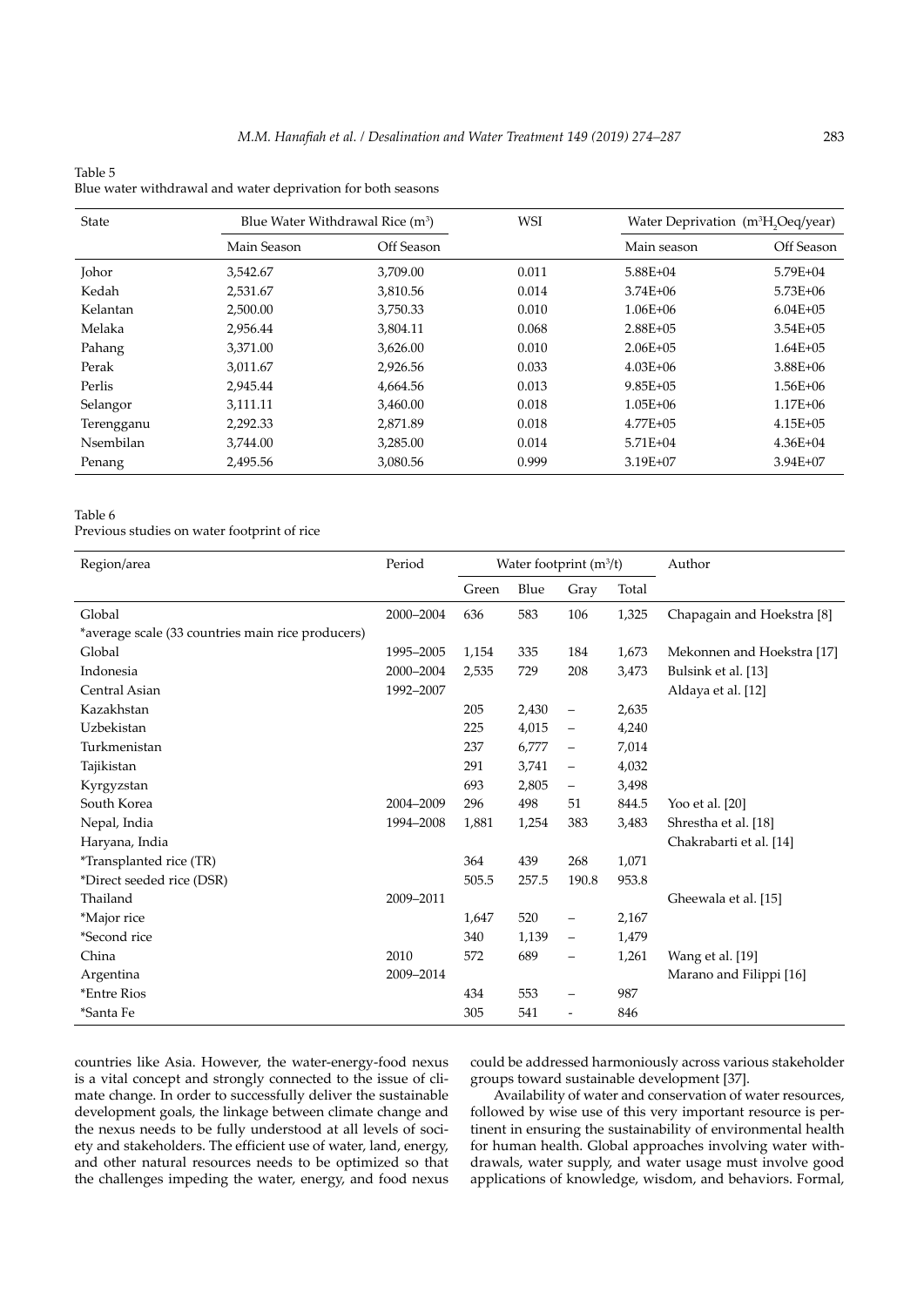informal, or nonformal education is an important sector where water conservation and protection are being made aware of among population of Malaysia. This included aspects of modification and revamping of contents of curricula and via innovative extracurricular activities. Knowledge and experiences within the realms of many disciplines within the domains of science, technology, engineering, and mathematics must be linked with that of social sciences and humanities in endeavor to find sustainable solutions to the myriad of challenges and problems being faced by communities on the ground including water quantity and quality for livelihoods. The Malaysian Water Partnership had stated that in support of Vision 2020 (toward achieving developed nation status), Malaysia will conserve and manage its water resources to ensure adequate and safe water for all including the environment. Such is the Malaysian vision for water in the 21st century. The key objectives of the vision are as follows: (i) water for people: all have access to safe, adequate, and affordable water supply, hygiene, and sanitation; (ii) water for food and rural development: provision of sufficient water that will ensure national food security and promote rural development; (iii) water for economic development: provision of the water to spur and sustain economic growth within the context of a knowledge-based economy and e-commerce; and (iv) water for the environment: protection of the water environment to preserve water resources (both surface water and groundwater) and natural flow regimes, biodiversity, and the cultural heritage, along with mitigation of water-related hazards.

Agricultural sector requires a larger amount of water supply which drains our freshwater resources in near future time. This issue is worsening day by day especially in developing countries due to several other factors such as climate change, population growth, and water pollution. According to Mekonnen and Hoekstra [38], Asia contributed more than half of the global anthropogenic phosphorus total loads. Hence, nutrient reduction strategies and associated science assessment should be reviewed to help better guide implementation and tracking of water quality improvement practices [38–40]. In addition, nutrient management strategies for agricultural non-point source pollution control in irrigation area should be improved in order to protect water resources and to control environmental pollution in catchment area [41–43]. In this context, it is important to create and propose a good management plan in order to properly manage and distribute water supply to all sectors. There is a key difference between responses by the state and local commodities toward water shortage. Different categories of stakeholders perceived differently regarding water deprivation, which develop different coping strategies as a function of their power and capacities. Usually, the policies are emphasized by the state and local commodities response to the policies crucial in shaping the demand and its impact on the hydrological cycle. The United States of America illustrates a good example of interplay between federal and state powers as water scarcity intensifies where water governance is primarily a state responsibility, but some federal legislation is of overriding importance.

In Malaysia, the Government embarked on various efforts in managing this issue. During Tenth Malaysian Plan (2011–2015), relevant policies and legislations were reviewed

to strengthen the conservation and enforcement efforts on nation's natural resources, including water resources. The National Water Resources Policy was launched by the Malaysian government in 2012, which provides holistic strategies for water resource management in Malaysia [44]. During those periods, federal government had emphasized on the restoration programme of water resources by enhancing the Integrated Water Resources Management programme where improvement on water quality in some rivers in Malaysia and water shortage problem in Klang Valley were addressed. Meanwhile, in relation to water service industry, The Ministry of Energy, Green Technology and Water (KeTTHA) had successfully established a water demand management master plan, which enables better demand management and provides tools to forecast water demand. With this master plan in Malaysia, priority was given to reduce the consumption of treated water for nonpotable uses by using alternative water resources, such as rain water harvesting [45] and storm water. In addition, communications, public awareness, and education programmes were intensified to promote more efficient and prudent use of water.

As for state level, the establishment of agencies that cover solely on water resources has efficiently helped the government in managing water resources under their jurisdiction, for instance, Lembaga Urus Air Selangor, Syarikat Air Kelantan, Syarikat Air Negeri Sembilan, Pengurusan Air Pahang Berhad, etc. These agencies are responsible in managing the river basins more effectively with the enhancement of various legislations related to water management. Furthermore, awareness campaign and activities with the cooperation of the relevant nongovernmental organizations (NGOs) to promote the wise use of water and river conservation to local commodities were conducted as well. Malaysia has several good policies to support Agenda of water conservation for better sustainability. All sectors including government agencies, private sectors, NGOs, communities, and individuals also play their role in conserving water resources in Malaysia. A clear understanding of each individual's role in improving water management has led to the introduction of system of rice intensification(SRI), an initiative made by the Malaysian Government. SRI had also been practiced in Malaysian Agricultural Sector, a sector that uses the most amount of water in Malaysia. SRI for paddy plantation is now being practiced by farmers in several parts of Malaysia and is hoped to be practiced by more farmers in years to come. SRI can reduce water consumption and requirement, increase land productivity, and is less dependent on artificial pesticides, herbicides, fertilizers, and other agrochemicals.

In future, it is recommended that a comprehensive study needs to be conducted to assess the impact of nutrient enrichment on freshwater resources by including aspect of water quality in the water footprint assessment that is fully compliant with the ISO 14046 standard. Since this study only included states in Peninsular Malaysia, other rice-growing areas in Sabah and Sarawak could be included as well in the future study. The WSI derived in this study can serve as a CF for water withdrawal at a midpoint level. In future, LCAbased water footprint could be conducted to further assess the impact of water withdrawal on areas of protection such as human health damage, ecosystem quality damage, and natural resources depletion. Furthermore, to increase the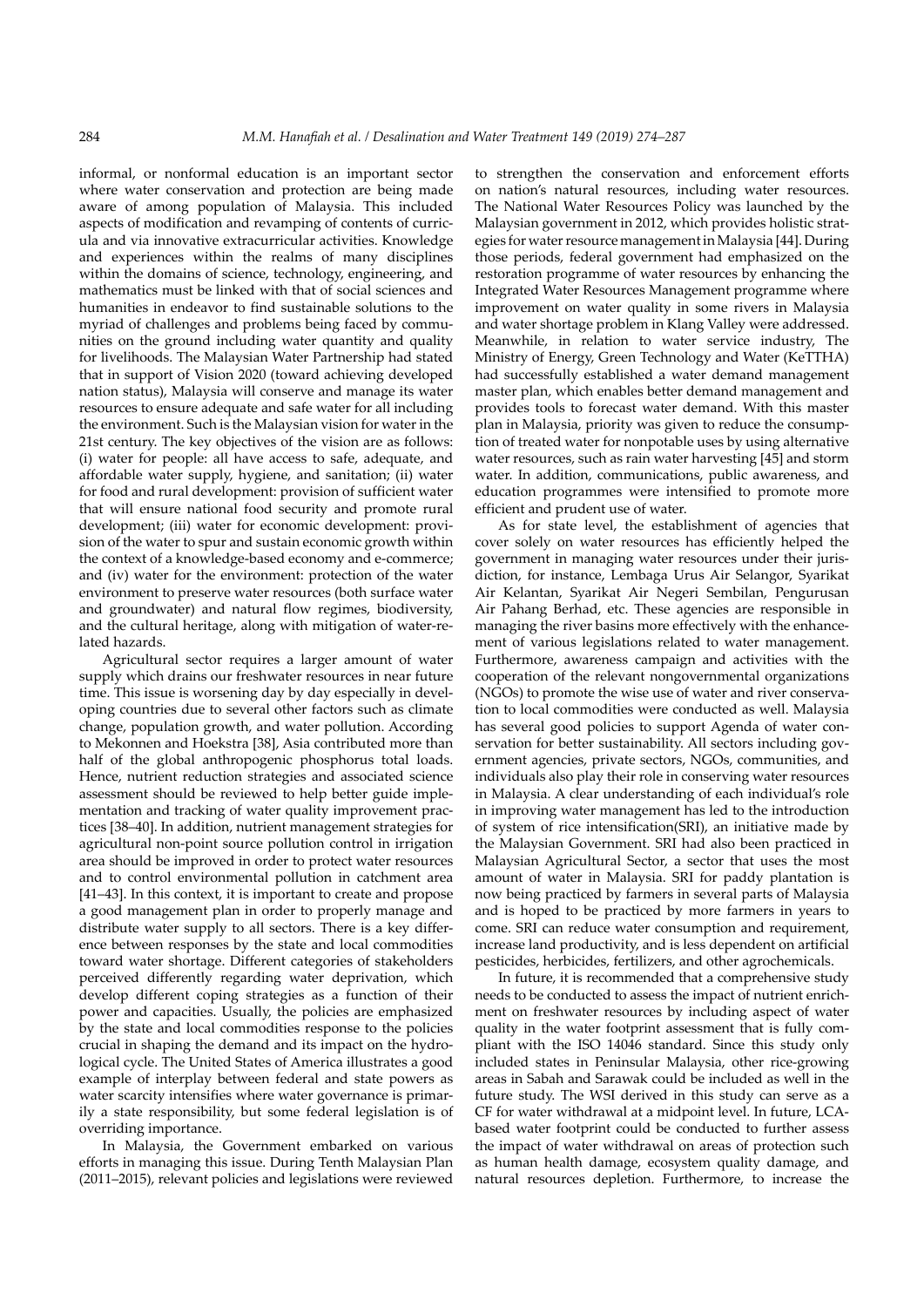reliability, consistency, and accuracy of the water footprint assessment, selection of modelling parameters, quality, and availability of input data as well as assumptions made in interpreting the results should be made clear in the beginning of the study. In this study, the calculation was done based on the theoretical CWRs. In the future, the actual irrigation data need to be obtained, rather than using the theoretical CWRs in the calculation. As the results of the water withdrawal can differ between crop types and locations, the inclusion of local WSI and a spatially explicit factor should be considered in the water scarcity assessment to reveal the real burden or pressure by a specific river basin. As water is a localized issue, a proper regional assessment is necessary to evaluate the impact of water used that can later be used as guideline for the authority to enhance their policies in relation to water resources.

The government needs to have an appropriate measurement to manage the sustainable use of water resources in order to avoid the issue of water stress due to the rising demand on the agricultural practices especially in the production of rice. Related agencies and departments involved in the rice industry need to further increase the efficiency of water withdrawal by revising the policy related to rice production especially the rice check that has been prepared for the farmers as a guideline in cultivating the rice. The productivity of rice can be improved by improving the agronomic management, in terms of straw mulching, nutrient management, and pest control [47]. In addition, by reducing the water use for land preparation through land leveling or reducing the period of land preparation could also help a wise water governance and management in Malaysia.

#### **5. Conclusions**

In conclusion, we found that larger amount of the green water is available to grow the crops in Malaysia implying less requirement for blue water. Higher green water footprint indicates that rainfall rate is sufficient for cultivating rice in Malaysia. The present study found that the WSI and water footprint of Malaysia depend on precipitation to meet the requirement for water withdrawal activities. Estimation of water deprivation potential is one of the useful indicators to portray the relationship between WSI and blue crop water used for rice cultivation. States with a lower water deprivation values have a potentially lower impact of water withdrawal activities if the crops were grown there. In this study, the water deprivation for rice is higher in Penang compared with other states due to higher level of water stress and amount of water withdrawal. This study can serve as baseline information for Malaysian government and policy makers in identifying which areas need to be conserved and what types of recommendation should be drawn toward sustainable management of water resources in Malaysia.

#### **Acknowledgements**

This project was financially supported by the research grants DIP-2017-006 and ST-2016-015. We thank the National Water Services Commission (SPAN), Department of Irrigation and Drainage Malaysia, and Malaysian Meteorological Department for providing data on water withdrawal, water availability, and climate.

## **References**

- [1] United Nations Environment Programme (UNEP), Vital water graphics: An overview of the state of the world's fresh and marine waters, 2nd Ed., UNEP, Nairobi, Kenya, 2008.
- M.M. Hanafiah, M.A. Xenopoulos, S. Pfister, R.S.E.W. Leuven, M.A.J. Huijbregts, Characterization factors for water consumption and greenhouse gas emissions based on freshwater species extinction, Environ. Sci. Technol., 45 (2011) 5272–5278.
- United Nations Development Programme (UNDP), Beyond Scarcity: Power, Poverty and the Global Water Crisis, Human Development Report 2006, United Nations Development Programme, New York, USA, 2006.
- W. Gerbens-Leenes, A.Y. The water footprint of sweeteners and bio-ethanol, Environ. Int., 40 (2012) 202–211.
- I.A. Shiklomanov, J.C. Rodda, World Water Resources at the Beginning of the Twenty-First Century, Cambridge University Press, Cambridge, 2003.
- FAO, Climate Change, Water and Food Security, FAO Water Reports 36, Rome, Italy, 2011.
- Department of Statistics Malaysia, Buku tahunan perangkaan Semenanjung Malaysia, Jabatan Perangkaan Malaysia, Putrajaya, 2008.
- [8] A.K. Chapagain, A.Y. Hoekstra, The blue, green and grey water footprint of rice from production and consumption perspectives, Ecol. Econ., 70 (2011) 749–758.
- [9] A.Y. Hoekstra, P.Q. Hung, Virtual Water Trade: A Quantification of Virtual Water Flows Between Nations in Relation to International Crop Trade, Value of Water Research Report Series No. 11, UNESCO-IHE, The Netherlands, 2002.
- [10] A.Y. Hoekstra, P.Q. Hung, Globalisation of water resources: international virtual water flows in relation to crop trade, Global Environ. Change, 15 (2005) 45–56.
- [11] A.Y. Hoekstra, A.K. Chapagain, M.M. Aldaya, M. Mekonnen, The Water Footprint Assessment Manual: Setting the Global Standard, Earthscan, London, 2011, doi: 10.1080/ 0969160X.2011.593864.
- [12] M.M. Aldaya, G. Muñoz, A.Y. Hoekstra, Water footprint of cotton, wheat and rice production in Central Asia, Value of Water Research Report Series No. 41, UNESCO-IHE, Delft, The Netherlands, 2010.
- [13] F. Bulsink, A.Y. Hoekstra, M.J. Booij, The water footprint of Indonesian provinces related to the consumption of crop products, Hydrol. Earth Syst. Sci., 6 (2010) 5115–5137.
- [14] B. Chakrabarti, U. Mina, P. Pramanik, D.K. Sharma, Water footprint of transplanted and direct seeded rice, Environmental sustainability: concepts, principles, evidences and innovations, 2014.
- [15] S.H. Gheewala, T. Silalertruksa, P. Nilsalab, R. Mungkung, S.R. Perret, N. Chaiyawannakarn, Water footprint and impact of water consumption for food, feed, fuel crops production in Thailand, Water, 6 (2014) 1698–1718.
- [16] R.P. Marano, R.A. Filippi, Water footprint in paddy rice systems. Its determination in the provinces of Santa Fe and Entre Ríos, Argentina, Ecol. Indic., 56 (2014) 229–236.
- [17] M.M. Mekonnen, A.Y. Hoekstra, The green, blue and grey water footprint of crops and derived crop products, Hydrol. Earth Syst. Sci., 15 (2011) 1577–1600.
- [18] S. Shrestha, V.P. Pandey, C. Chanamai, D.K. Ghosh, Green, blue and grey water footprints of primary crops production in Nepal, Water Resour. Manage., 27 (2013) 5223–5243.
- [19] Y.B. Wang, P.T. Wu, B.A. Engel, S.K. Sun, Application of water footprint combined with a unified virtual crop pattern to evaluate crop water productivity in grain production in China, Sci. Total Environ., 497–498 (2014) 1–9.
- [20] S.H. Yoo, J.Y. Choi, S.H. Lee, T. Kim, Estimating water footprint of paddy rice in Korea, Paddy Water Environ., 12 (2013) 43–54.
- [21] M.M. Aminordin, M.M. Hanafiah, Water footprint assessment of oil palm in Malaysia: A preliminary study, AIP Conference Proceedings., 1614 (2014) 803.
- [22] M. Asheesh, Allocating Gaps of Shared Water Resources (Scarcity Index): Case Study on Palestine-Israel, H. Shuval,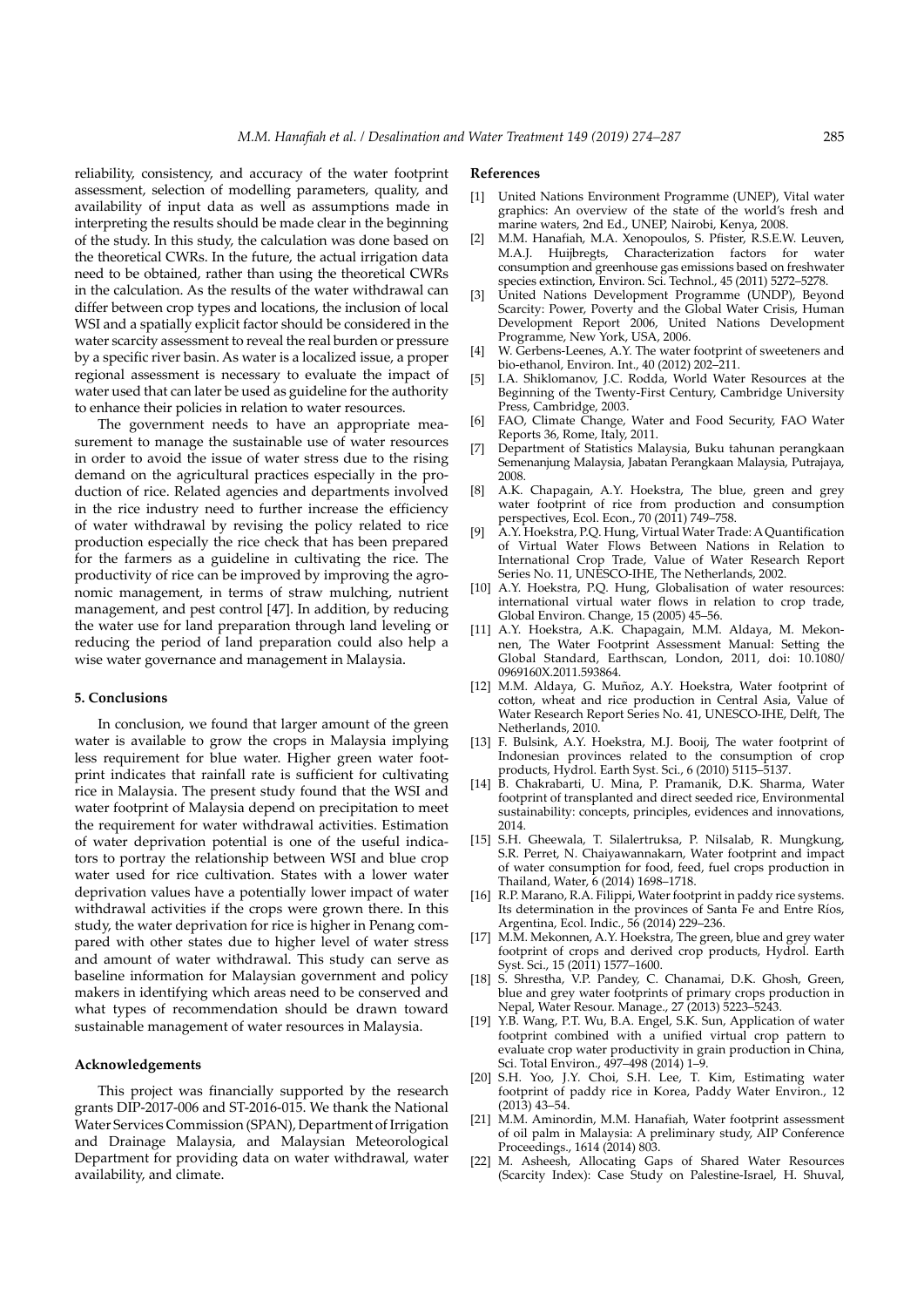H. Dweik, Eds., Water Resources in the Middle East, Springer, Berlin, Heidelberg, 2007.

- [23] M.L. Chaves Henrique, A. Suzana, An integrated indicator based on basin hydrology, environment, life and policy: the watershed sustainability index, Water Resour. Manage., 21 (2007) 883–895.
- [24] H. Gleick Peter, Water and conflict: fresh water resources and international security, Pacific Institute, Oakland, 1993, pp. 79–112.
- [25] S.G. McNulty, Ge Sun, J.A.M. Myers, E.C. Cohen, P.V. Caldwell, Robbing Peter to Pay Paul: Tradeoffs Between Ecosystem Carbon Sequestration and Water Yield, Proceeding of the Environmental Water Resources Institute Meeting, Madison, WI, 2011.
- [26] D. Molden, A Comprehensive Assessment of Water Management in Agriculture, International Water Management Institute (IWMI), Colombo, Sri Lanka, 2007.
- [27] L. Ohlsson, Water conflicts and social resource scarcity, Phys. Chem. Earth, 25 (2000) 213–220.
- [28] S. Pfister, A. Koehler, S. Hellweg, Assessing the environmental impacts of freshwater consumption in LCA, Environ. Sci. Technol., 43 (2009) 4098–4104.
- [29] P. Raskin, P. Gleick, P. Kirshen, R.G. Pontius, K. Strzepek, Water Futures: Assessment of Long-Range Patterns and Prospects, Stockholm Environment Institute, Stockholm, Sweden, 1997.
- [30] V. Smakhtin, C. Revanga, P. Doll, Taking into Account Environmental Water Requirements in Global Scale Water Resources Assessments, IWMI The Global Podium, Colombo, Sri Lanka, 2005.
- [31] C.J. Vorosmarty, E.M. Douglas, P.A. Green, C. Revenga, Geospatial indicators of emerging water stress: an application to Africa, Ambio, 34 (2005) 230–236.
- [32] M. Falkenmark, The massive water scarcity threatening Africawhy isn't it being addressed, Ambio, 18 (1989) 112–118.
- [33] S.-H. Saw, The population of Peninsular Malaysia, ISEAS Publishing, Institute of Southeast Asian Studies, Singapore, 2007, doi: 10.1017/S0022463400003684.
- [34] Jabatan Pertanian Malaysia, Perangkaan Padi Malaysia 2011, Jabatan Pertanian Semenanjung Malaysia: Jabatan Pertanian Malaysia, 2012.
- [35] N.F. Mohd Ghazali, M.M. Hanafiah, Malaysian water footprint accounts: blue and green water footprint of rice cultivation and the impact of water consumption in Malaysia, AIP Conference Proceedings, 1784 (2016) 060025.
- [36] A.K. Chapagain, A.Y. Hoekstra, Water footprints of nations, Value of Water Research Report Series, Vol. 16, UNESCO-IHE, Delft, The Netherlands, 2004.
- [37] G. Rasul, B. Sharma, The nexus approach to water-energy-food security: an option for adaption to climate change, Clim. Policy, 16 (2016) 682–702.
- [38] M.M. Mekonnen, A.Y. Hoekstra, Global Anthropogenic phosphorus loads to freshwater and associated grey water footprints and water pollution levels: a high-resolution global study, Water Resour. Res., 54 (2018) 345–358.
- [39] R. Christianson, L. Christianson, C. Wong, M. Helmers, G. McIsaac, D. Mulla, M. McDonald, Beyond the nutrient strategies: common ground to accelerate agricultural water quality improvement in the upper Midwest, J. Environ. Manage., 206 (2018) 1072–1080.
- [40] G. Singh, J.E. Schoonover, K.W. Williard, Cover crops for managing stream water quantity and improving stream water quality of non-tile drained paired watersheds, Water, 10 (2018) 521.
- [41] C. Xinchun, W. Mengyang, S. Rui, Z. La, C. Dan, S. Guangcheng, G. Xiangping, W. Weiguang, T. Shuhai, Water footprint assessment for crop production based on field measurements: a case study of irrigated paddy rice in East China, Sci. Total Environ., 610 (2018) 84–93.
- [42] A.D. Chukalla, M.S. Krol, A.Y. Hoekstra, Grey water footprint reduction in irrigated crop production: effect of nitrogen application rate, nitrogen form, tillage practice and irrigation strategy, Hydrol. Earth Syst. Sci., 22 (2018) 3245–3259.
- [43] M. Yang, W. Xiao, Y. Zhao, X. Li, Y. Huang, F. Lu, B. Hou, B. Li, Assessment of potential climate change effects on the rice yield and water footprint in the Nanliujiang Catchment, China, Sustainability,  $10(2018)$  242.
- [44] M.M. Hanafiah, M.K.M. Yussof, M. Hasan, M.J. Abdul Hasan, Water quality assessment of Tekala River, Selangor, Malaysia, Appl. Ecol. Environ., 16 (2018) 5157–5174.
- [45] S.N. Harun, M.M. Hanafiah, Estimating the country-level water consumption footprint of selected crop production, Appl. Ecol. Environ., 16 (2018) 5381–5403.
- [46] K.E. Lee, M. Mokhtar, M.M. Hanafiah, A. Abdul Halim, J. Badusah, Rainwater harvesting as an alternative water resource in Malaysia: potential, policies and development, J. Cleaner Prod., 126 (2016) 218–222.
- [47] FAO, Bridging the Rice Yield Gap in the Asia-Pacific Region, Food and Agriculture Organization of the United Nations, Bangkok, Thailand, 2000.

# **Supporting Information**

Table S1

Water withdrawal per sector in 11 states in Peninsular Malaysia

| State      | Sector                       |                       |                       |                 |              |  |
|------------|------------------------------|-----------------------|-----------------------|-----------------|--------------|--|
|            | Portable water demand (MCM)* | Irrigated paddy (MCM) | Non-paddy crops (MCM) | Livestock (MCM) | $(m^3)$      |  |
| Kelantan   | 144.2                        | 1,190                 | 292                   | 6.1             | 1.63E+09     |  |
| Pahang     | 356                          | 330                   | 33                    | 8.1             | 7.27E+08     |  |
| Terengganu | 230.7                        | 464                   | 184                   | 5.1             | 8.84E+08     |  |
| Melaka     | 162                          | 86                    | 69                    | 6               | 3.23E+08     |  |
| Selangor   | 1,474                        | 720                   | 36                    | 8.6             | $2.24E + 09$ |  |
| Perak      | 386.2                        | 1,476                 | 65                    | 22.1            | 1.95E+09     |  |
| Kedah      | 486.5                        | 2,283                 | 146                   | 6.5             | $2.92E + 09$ |  |
| Penang     | 355.5                        | 358                   | 39                    | 11.9            | $7.64E + 08$ |  |
| Perlis     | 54.8                         | 198                   | 52                    | 0.9             | 3.06E+08     |  |
| Johor      | 550                          | 43                    | 99                    | 23.4            | 7.15E+08     |  |
| NSembilan  | 267                          | 45                    | 24                    | 4.9             | 3.41E+08     |  |

\*MCM - Million cubic metre